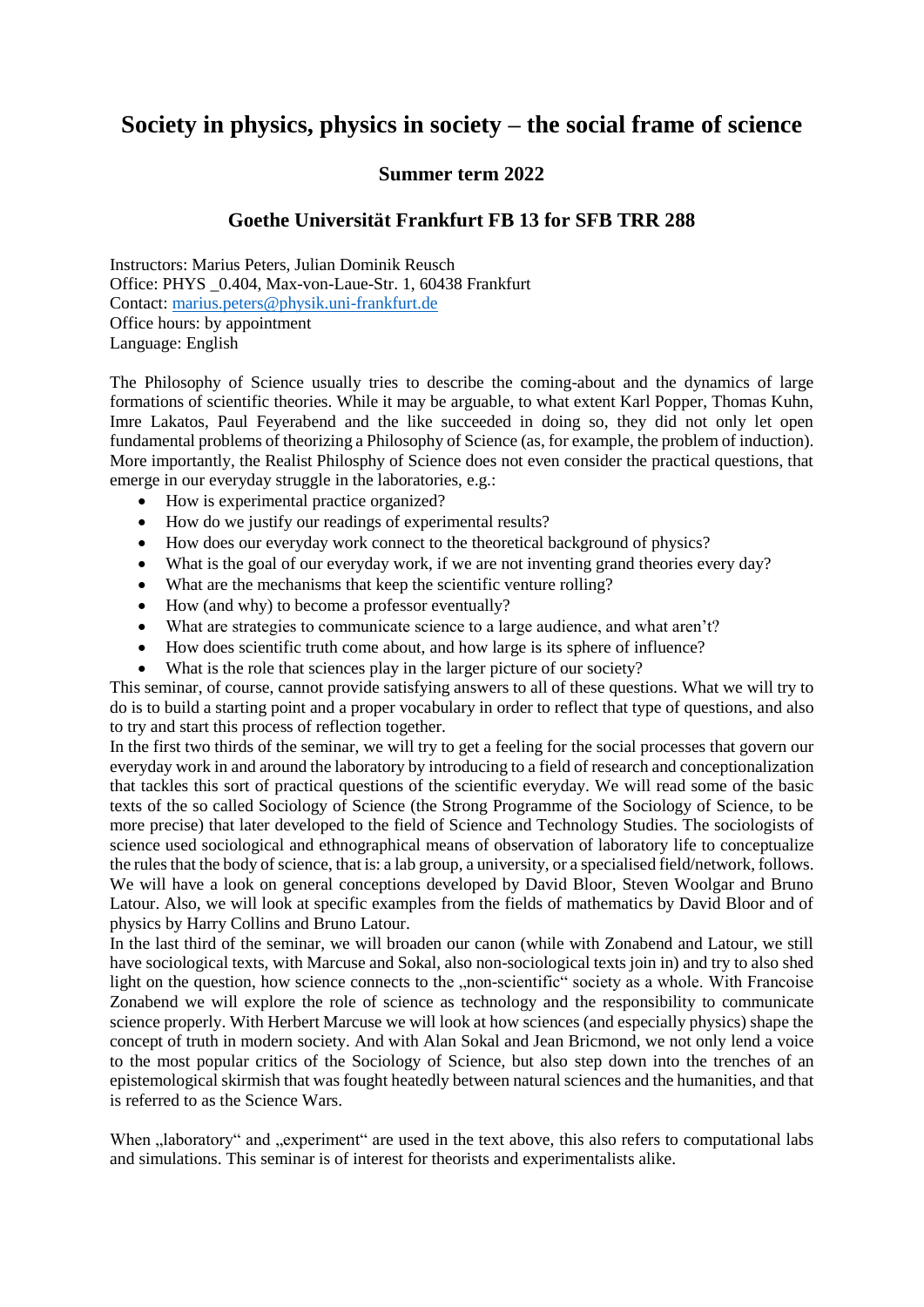**Seminar organization:** The seminar will take place via **zoom** (regardless of the state of the pandemic situation), since the seminar will be attended by participants from various locations. If the pandemic situation allows for it, smaller groups of participants are of course invited to meet locally and participate together. **Seminar sessions** are on **Fridays, 4pm – 6pm**, taking place from the **15th of April** until the **15th of July**. The zoom link will be spread via E-Mail, so please **make sure to register in advance to the seminar via E-Mail to [marius.peters@physik.uni-frankfurt.de!](mailto:marius.peters@physik.uni-frankfurt.de)**

For every seminar session except the first session, there will be literature to be prepared. All texts to read, regardless of their original language, are provided in English. Some of the basic texts do refer to debates of the Philosophy of Science. Hence it would be advantageous to know the basic concepts of Karl Popper's and Thomas Kuhn's theories, but this is by no means mandatory. All the **literature will be shared via Dropbox** with the participants. A link will also be provided via E-Mail. For further details, which text to prepare for which session, see below in the **course outline**!

At least for the first seminar sessions, also **guiding questions** to the texts will be provided and uploaded in advance to the respective sessions in order to give a helpful hand for dealing with the texts. They need not be answered in a written and handed in way, but are only meant to foster your own approaching the texts. When this proves helpful for at least some participants, this practice will be upheld. If not, the practice will later be abandoned. For participants unfamiliar with that sort of sociological and philosophical scientific texts, a rule of thumb for your text preparation planning is, that you will need about one hour per 10 pages of text. Usual text length will be about **30-40 pages of text per session**.

If the participants wish for it, they may write a **text excerpt/position paper** for a session. If they hand this in until **Wednesday before the respective session**, the instructors will read the paper and use it to prepare a discussion that better suits the requirements of the group. There is no obligation to hand in any papers.

Regular participation is not obligatory, but we **encourage participating actively and on a regular basis.** You may also choose to only attend to certain sessions, or to skip certain sessions, but this is not recommended by the instructors.

**Certification:** This seminar does not provide the opportunity to collect any ECTS credit points. Hence, there also are no requirements of participation, that are non-negotiable.

#### **Literature list:**

Bloor, David – Knowledge and social imagery (University of Chicago Press, Second Edition 1991) Collins, Harry – Changing order: replication and induction in scientific practice (University of Chicago Press, Edition 1992)

Latour, Bruno and Woolgar, Steven – Laboratory Life: the construction of scientific facts (Princeton University Press, 1986)

Latour, Bruno – Do you believe in reality?, in: Pandora's Hope (Bruno Latour's homepage formatted version, drawn from there 2021)

Latour, Bruno – A Relativist Account of Einstein's Relativity, *Social Studies of Science* **18**, 1988 Marcuse, Herbert – One dimensional man (Abacus, 1972)

Sokal, Alan and Bricmont, Jean – Fashionable Nonsense (Picador, 1998)

Zonabend, Francoise – The Nuclear Peninsula (Cambridge University Press, 2007)